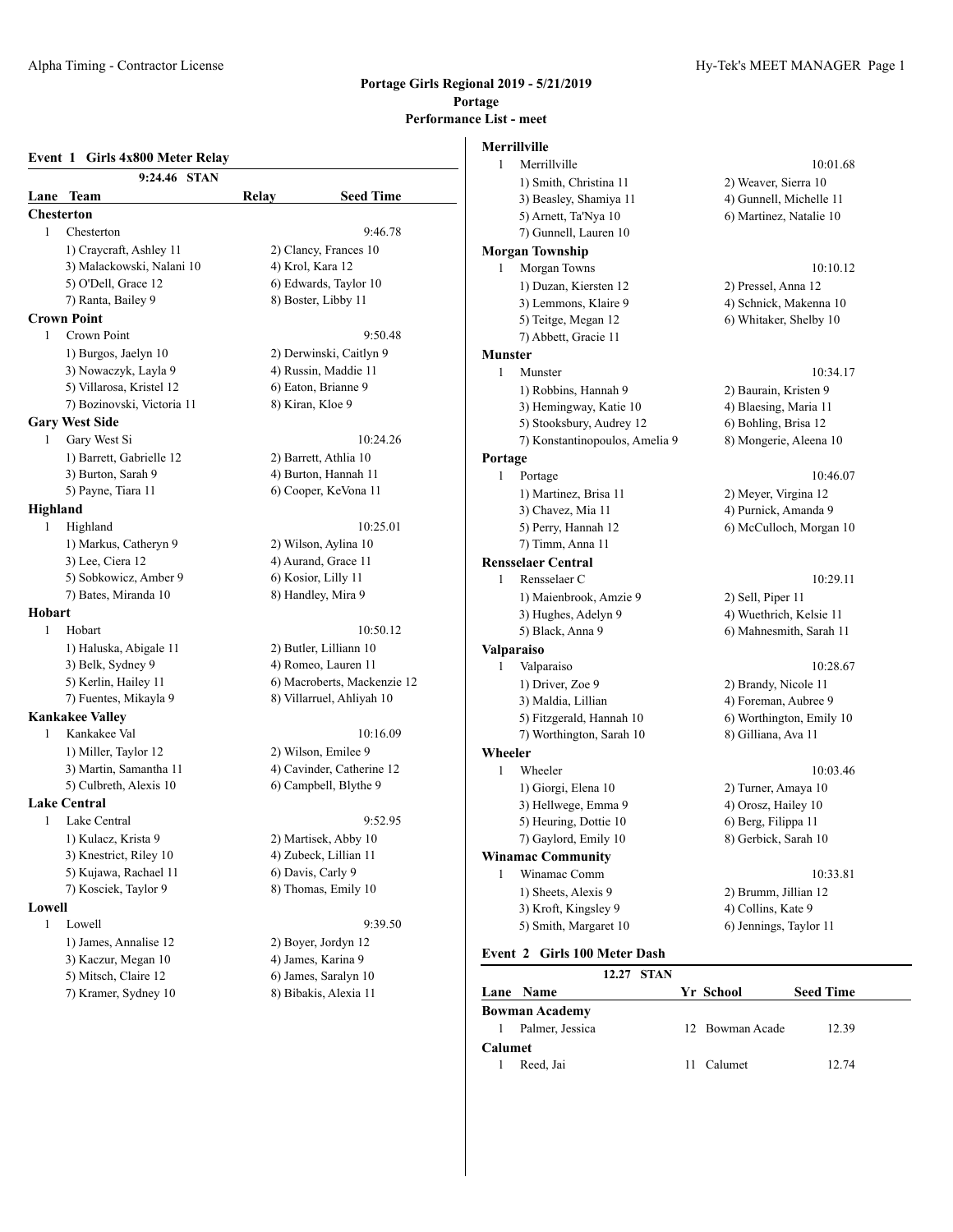# **Chesterton...(Event 2 Girls 100 Meter Dash)**

| 1            | Dunn, Camryn                   | 9 Chesterton    | 12.78      |  |
|--------------|--------------------------------|-----------------|------------|--|
| Highland     |                                |                 |            |  |
| 1            | Guerrero, Victoria             | 11 Highland     | 12.61      |  |
| Hobart       |                                |                 |            |  |
| $\mathbf{1}$ | Brookshire, Olexia             | 12 Hobart       | 13.11      |  |
|              | <b>Kankakee Valley</b>         |                 |            |  |
| 1            | Sizemore, Courtney             | 11 Kankakee Val | 12.24 STAN |  |
| Kouts        |                                |                 |            |  |
| 1            | Sternberg, Kennedi             | 11 Kouts        | 12.30      |  |
|              | <b>Lake Central</b>            |                 |            |  |
| $\mathbf{1}$ | Mitchell, Breanne              | 9 Lake Central  | 12.62      |  |
|              | <b>Lighthouse CPA</b>          |                 |            |  |
| $1 \quad$    | Gates, Prentciss               | 10 Lighthouse C | 13.09      |  |
|              | <b>Merrillville</b>            |                 |            |  |
| $\mathbf{1}$ | Bozeman, Romella               | 11 Merrillville | 12.26 STAN |  |
| 2            | Davis, Caiyla                  | 11 Merrillville | 12.53      |  |
|              | <b>Michigan City</b>           |                 |            |  |
| $\mathbf{1}$ | Ashley, Joani                  | 12 Michigan Cit | 12.86      |  |
|              | <b>North Judson-San Pierre</b> |                 |            |  |
| 1            | Kraus, Chloe                   | 9 North Judson  | 12.34      |  |
| Portage      |                                |                 |            |  |
| 1            | Goldsby, Jakeyiah              | 9 Portage       | 12.96      |  |
| 2            | Combs, Tyjae                   | 12 Portage      | 13.13      |  |
|              | Valparaiso                     |                 |            |  |
| 1            | Fields, Joanna                 | 9 Valparaiso    | 13.06      |  |

#### **Event 3 Girls 100 Meter Hurdles**

| 15.00<br><b>STAN</b> |                            |    |                 |                  |            |
|----------------------|----------------------------|----|-----------------|------------------|------------|
|                      | Lane Name                  |    | Yr School       | <b>Seed Time</b> |            |
| Andrean              |                            |    |                 |                  |            |
| 1                    | Hudson, Jordenne           |    | 12 Andrean      |                  | 14.89 STAN |
|                      | <b>Bowman Academy</b>      |    |                 |                  |            |
| 1                    | Haggard, Christian         | 11 | Bowman Acade    | 15.89            |            |
| Chesterton           |                            |    |                 |                  |            |
| 1                    | Moore, Haley               |    | 12 Chesterton   | 15.73            |            |
|                      | Crown Point                |    |                 |                  |            |
| 1                    | Koryczan, Katie            |    | 9 Crown Point   | 16.38            |            |
|                      | <b>Hammond Bishop Noll</b> |    |                 |                  |            |
| 1                    | Davis, Chyna               |    | 12 Hammond Bish | 15.97            |            |
| Hobart               |                            |    |                 |                  |            |
| 1                    | Metts, Addison             | 11 | Hobart          | 15.85            |            |
|                      | <b>Kankakee Valley</b>     |    |                 |                  |            |
| 1                    | Nannenga, Megan            | 11 | Kankakee Val    | 16.74            |            |
|                      | <b>Lake Central</b>        |    |                 |                  |            |
| 1                    | Eklund, Cara               |    | 10 Lake Central | 16.10            |            |
| <b>LaPorte</b>       |                            |    |                 |                  |            |
| 1                    | Tuerff, Riley              |    | 12 LaPorte      | 15.51            |            |
|                      | <b>Lighthouse CPA</b>      |    |                 |                  |            |
| 1                    | Williams, Jaylynne         |    | 12 Lighthouse C | 15.28            |            |
|                      |                            |    |                 |                  |            |

|                          | <b>Lowell</b>             |    |                 |       |  |  |  |
|--------------------------|---------------------------|----|-----------------|-------|--|--|--|
| 1                        | Richardson, Sarah         |    | 12 Lowell       | 16.87 |  |  |  |
|                          | <b>Merrillville</b>       |    |                 |       |  |  |  |
| 1                        | Yanders, Jordan           |    | 10 Merrillville | 15.03 |  |  |  |
| 2                        | Royster, Chyna            | 11 | Merrillville    | 15.82 |  |  |  |
|                          | <b>Rensselaer Central</b> |    |                 |       |  |  |  |
| 1                        | Mcadow, Darian            | 11 | Rensselaer C    | 16.35 |  |  |  |
| Valparaiso               |                           |    |                 |       |  |  |  |
| 1                        | Harvey, Precious          | 10 | Valparaiso      | 15.80 |  |  |  |
| <b>Winamac Community</b> |                           |    |                 |       |  |  |  |
| 1                        | Sanders, Hailey           | 11 | Winamac Comm    | 17.09 |  |  |  |
|                          |                           |    |                 |       |  |  |  |

# **Event 4 Girls 200 Meter Dash**

|                     |                                | 25.17 STAN |     |                 |                  |
|---------------------|--------------------------------|------------|-----|-----------------|------------------|
|                     | Lane Name                      |            |     | Yr School       | <b>Seed Time</b> |
|                     | <b>Bowman Academy</b>          |            |     |                 |                  |
| 1                   | Palmer, Jessica                |            | 12  | Bowman Acade    | 26.70            |
| $\overline{2}$      | Freeman, Samaria               |            | 9   | Bowman Acade    | 27.15            |
| Calumet             |                                |            |     |                 |                  |
| 1                   | Reed, Jai                      |            | 11  | Calumet         | 26.43            |
|                     | <b>Crown Point</b>             |            |     |                 |                  |
| 1                   | Harrell, Aliyah                |            | 11. | Crown Point     | 26.35            |
| $\overline{2}$      | White, Savy                    |            | 11  | Crown Point     | 26.73            |
|                     | <b>Gary West Side</b>          |            |     |                 |                  |
| 1                   | Spearman, Aniya                |            | 11  | Gary West Si    | 26.58            |
| Highland            |                                |            |     |                 |                  |
| 1                   | Guerrero, Victoria             |            | 11  | Highland        | 26.19            |
| <b>Kouts</b>        |                                |            |     |                 |                  |
| 1                   | Sternberg, Kennedi             |            | 11  | Kouts           | 27.60            |
|                     | <b>Lake Central</b>            |            |     |                 |                  |
| 1                   | Fritz, Melissa                 |            |     | 10 Lake Central | 26.17            |
| 2                   | Mitchell, Breanne              |            |     | 9 Lake Central  | 26.75            |
| <b>LaPorte</b>      |                                |            |     |                 |                  |
| 1                   | Jones, Kayla                   |            | 11  | LaPorte         | 27.03            |
| <b>Merrillville</b> |                                |            |     |                 |                  |
| 1                   | Davis, Caiyla                  |            | 11  | Merrillville    | 25.79            |
|                     | <b>Morgan Township</b>         |            |     |                 |                  |
| 1                   | Havlin, Kylee                  |            | 11  | Morgan Towns    | 28.10            |
|                     | <b>North Judson-San Pierre</b> |            |     |                 |                  |
| 1                   | Kraus, Chloe                   |            |     | 9 North Judson  | 26.94            |
| Portage             |                                |            |     |                 |                  |
| 1                   | Lowe, Jaedyn                   |            |     | 10 Portage      | 26.96            |
| Wheeler             |                                |            |     |                 |                  |
| 1                   | Turner, Amaya                  |            |     | 10 Wheeler      | 26.13            |

## **Event 5 Girls 1600 Meter Run**

| <b>Lane Name</b> |  |              | <b>Seed Time</b>                         |  |
|------------------|--|--------------|------------------------------------------|--|
| Andrean          |  |              |                                          |  |
| Greiner, Lilli   |  |              | 5:34.32                                  |  |
| Chesterton       |  |              |                                          |  |
| Krol, Kara       |  |              | 5:20.84                                  |  |
|                  |  | 5:02.82 STAN | Yr School<br>11 Andrean<br>12 Chesterton |  |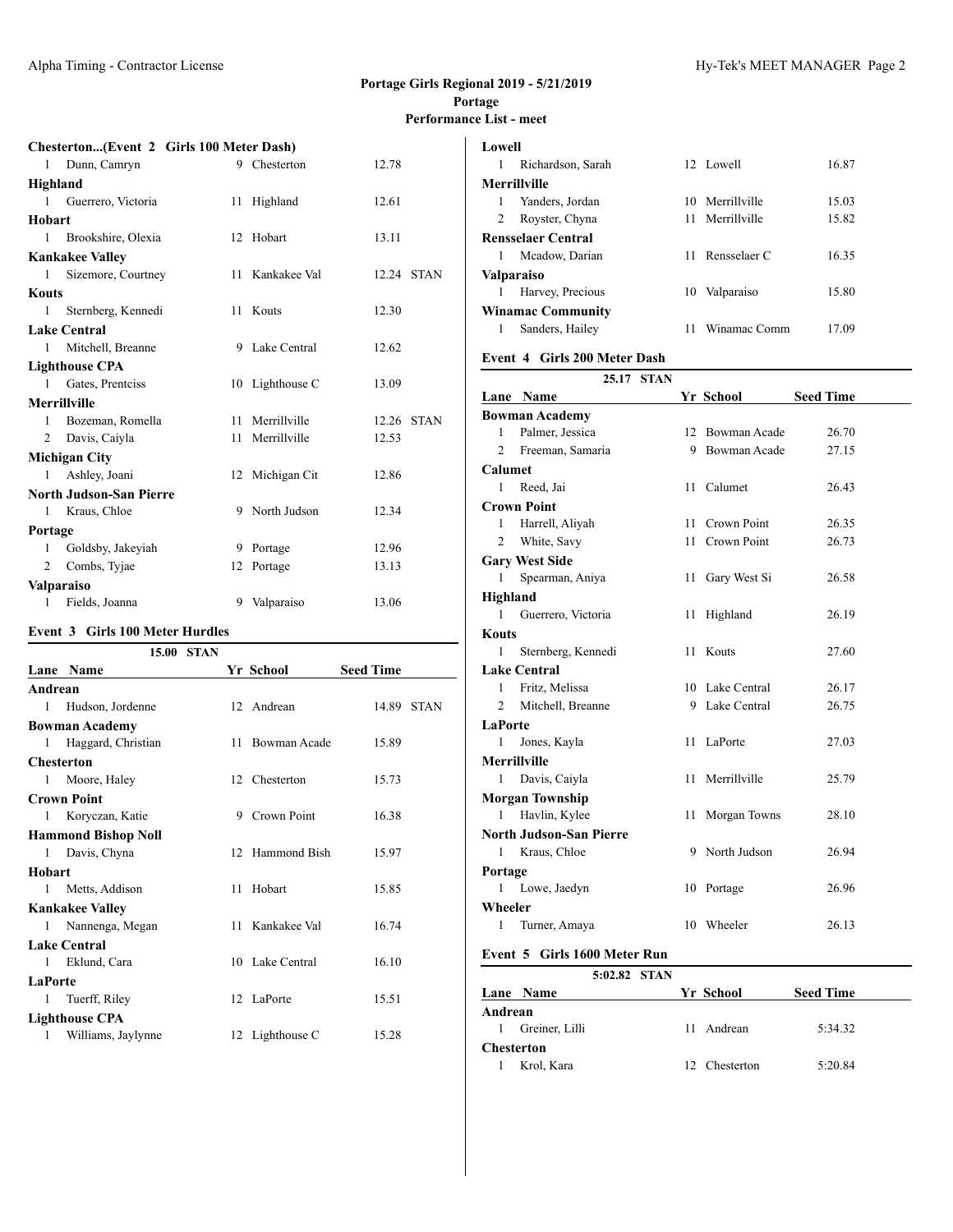### **Covenant Christian (DeMotte)...(Event 5 Girls 1600 Meter Run)**

| 1              | DeBoer, Grace            |    | 12 Covenant Chr | 5:24.13 |
|----------------|--------------------------|----|-----------------|---------|
|                | <b>Crown Point</b>       |    |                 |         |
| 1              | Burgos, Jaelyn           | 10 | Crown Point     | 5:12.40 |
|                | <b>Hanover Central</b>   |    |                 |         |
| $\mathbf{1}$   | Kartz, Madeline          |    | 10 Hanover Cent | 5:36.00 |
| Highland       |                          |    |                 |         |
| 1              | Aurand, Grace            | 11 | Highland        | 5:33.33 |
| Lowell         |                          |    |                 |         |
| $\mathbf{1}$   | James, Annalise          |    | 12 Lowell       | 5:08.88 |
| $\mathfrak{D}$ | Bibakis, Alexia          |    | 11 Lowell       | 5:40.04 |
|                | <b>Merrillville</b>      |    |                 |         |
| 1              | Gunnell, Lauren          |    | 10 Merrillville | 5:45.47 |
|                | <b>Morgan Township</b>   |    |                 |         |
| $\mathbf{1}$   | Rakowski, Emma           | 10 | Morgan Towns    | 5:32.83 |
| <b>Munster</b> |                          |    |                 |         |
| 1              | Blaesing, Maria          |    | 11 Munster      | 5:14.90 |
| 2              | Robbins, Hannah          |    | 9 Munster       | 5:35.88 |
| Portage        |                          |    |                 |         |
| 1              | McCulloch, Morgan        |    | 10 Portage      | 5:39.01 |
|                | <b>Valparaiso</b>        |    |                 |         |
| $\mathbf{1}$   | Gilliana, Ava            |    | 11 Valparaiso   | 5:14.64 |
| 2              | Worthington, Emily       |    | 10 Valparaiso   | 5:20.20 |
|                | <b>Winamac Community</b> |    |                 |         |
| 1              | Collins, Kate            |    | 9 Winamac Comm  | 5:29.29 |
|                |                          |    |                 |         |

#### **Event 6 Girls 4x100 Meter Relay**

|          | 48.77<br><b>STAN</b>    |       |                          |
|----------|-------------------------|-------|--------------------------|
| Lane     | <b>Team</b>             | Relay | <b>Seed Time</b>         |
|          | <b>Bowman Academy</b>   |       |                          |
| 1        | Bowman Acade            |       | 48.70<br><b>STAN</b>     |
|          | 1) Clemons, Cherish 12  |       | 2) Haggard, Christian 11 |
|          | 3) Freeman, Samaria 9   |       | 4) Palmer, Jessica 12    |
|          | 5) Feagin, Devynn 11    |       |                          |
|          | <b>Crown Point</b>      |       |                          |
| 1        | Crown Point             |       | 49.51                    |
|          | 1) Harrell, Aliyah 11   |       | 2) White, Savy 11        |
|          | 3) Donofrio, Maddie 12  |       | 4) Morris, Kori 11       |
|          | 5) Denvit, Jasmine 9    |       | 6) Puga, Alexis 11       |
|          | 7) Smith, Emma 10       |       | 8) Brown, Amber 9        |
|          | <b>Gary West Side</b>   |       |                          |
| 1        | Gary West Si            |       | 49.59                    |
|          | 1) Givens, Kayonna 11   |       | 2) Spearman, Aniya 11    |
|          | 3) Phillips, Nakyvea 11 |       | 4) Turks, Mi'Ajia 11     |
|          | 5) Hardy, Jasmyn 12     |       | 6) Price, Amaria 10      |
|          | 7) Hughes, Sharon 11    |       | 8) King, Essence 12      |
| Griffith |                         |       |                          |
| 1        | Griffith                |       | 51.49                    |
|          | 1) Johnson, Jordyn 12   |       | 2) Harris, Tianna 12     |
|          | 3) Bolden, Jaylah 12    |       | 4) Harris, Tierra 9      |
|          | 5) Hester, Taneasha 9   |       |                          |

|          | e List - meet             |                               |
|----------|---------------------------|-------------------------------|
| Highland |                           |                               |
| 1        | Highland                  | 50.84                         |
|          | 1) Pickens, Mackenzie 12  | 2) Ison, Zoie 12              |
|          | 3) Carstensen, Maggie 10  | 4) Guerrero, Victoria 11      |
|          | 5) West, Nina 9           | 6) Vanderhoek, Audrey 9       |
|          | 7) Jernigan, Jelah 10     | 8) Donohue, Jenna 10          |
| Hobart   |                           |                               |
| 1        | Hobart                    | 51.03                         |
|          | 1) Roggenkamp, Alanna 12  | 2) Belk, Ja'Diah 9            |
|          | 3) Lewis, Anisha 10       | 4) Brookshire, Olexia 12      |
|          | 5) Williams, Lexi 10      | 6) Metts, Addison 11          |
|          | 7) Rivera, Ariah 10       | 8) Clemons, Dominique 9       |
|          | <b>Kankakee Valley</b>    |                               |
| 1        | Kankakee Val              | 51.82                         |
|          | 1) Tuesburg, Kailee 11    | 2) Sizemore, Courtney 11      |
|          | 3) Martin, Sarah 12       | 4) Cavinder, Catherine 12     |
|          | 5) Moslow, Morgan 10      | 6) Kasper, Elise 9            |
|          | 7) Nannenga, Megan 11     |                               |
|          | <b>Lake Central</b>       |                               |
| 1        | Lake Central              | 49.93                         |
|          | 1) Eklund, Cara 10        | 2) Johnson, LaTreasure 10     |
|          | 3) Mitchell, Breanne 9    | 4) Fritz, Melissa 10          |
|          | 5) Mercer, Madi 10        | 6) Czaja, Brooke 11           |
|          | 7) Schilling, McKenzie 10 |                               |
| LaPorte  |                           |                               |
| 1        | LaPorte                   | 51.34                         |
|          | 1) Shreves, Aydin 9       | 2) Jones, Kayla 11            |
|          | 3) Tuerff, Riley 12       | 4) Franklin, Andrea 12        |
|          | <b>Lighthouse CPA</b>     |                               |
| 1        | Lighthouse C              | 49.24                         |
|          | 1) Gates, Prentciss 10    | 2) Williams, Jaylynne 12      |
|          | 3) Washington, Diamond 12 | 4) White, Kadrea 12           |
|          | 5) Lewis, Erica 9         | 6) Davis, Adari 12            |
| Lowell   |                           |                               |
| 1        | Lowell                    | 51.47                         |
|          | 1) Harmston, Michelle 12  | 2) Bevineau-Rock, Savannah 12 |
|          | 3) Gill, Macee 11         | 4) Pandazis, Haley 12         |
|          | 5) Jasinski, Jasmine 10   | 6) Rodriguez, Juanita 10      |
|          | 7) Martin, Tiffani 9      | 8) Richardson, Sarah 12       |
|          | <b>Merrillville</b>       |                               |
| 1        | Merrillville              | 48.96                         |
|          | 1) McHenry, Payton 12     | 2) Davis, Caiyla 11           |
|          | 3) Yanders, Jordan 10     | 4) Bozeman, Romella 11        |
|          | 5) Newman, Tyrah 9        | 6) Jenkins, Raina 11          |
|          | <b>Michigan City</b>      |                               |
| 1        | Michigan Cit              | 50.82                         |
|          | 1) Ashley, Joani 12       | 2) Ashley, Naomi 12           |
|          | 3) Fuller, Lydia 12       | 4) Anderson, Ramadii 10       |
|          | 5) Martin, Jael 12        | 6) Achy, Huda 11              |
|          | 7) Sanders, Ashanti 9     | 8) Roberts, Maya 9            |
|          |                           |                               |
|          |                           |                               |
|          |                           |                               |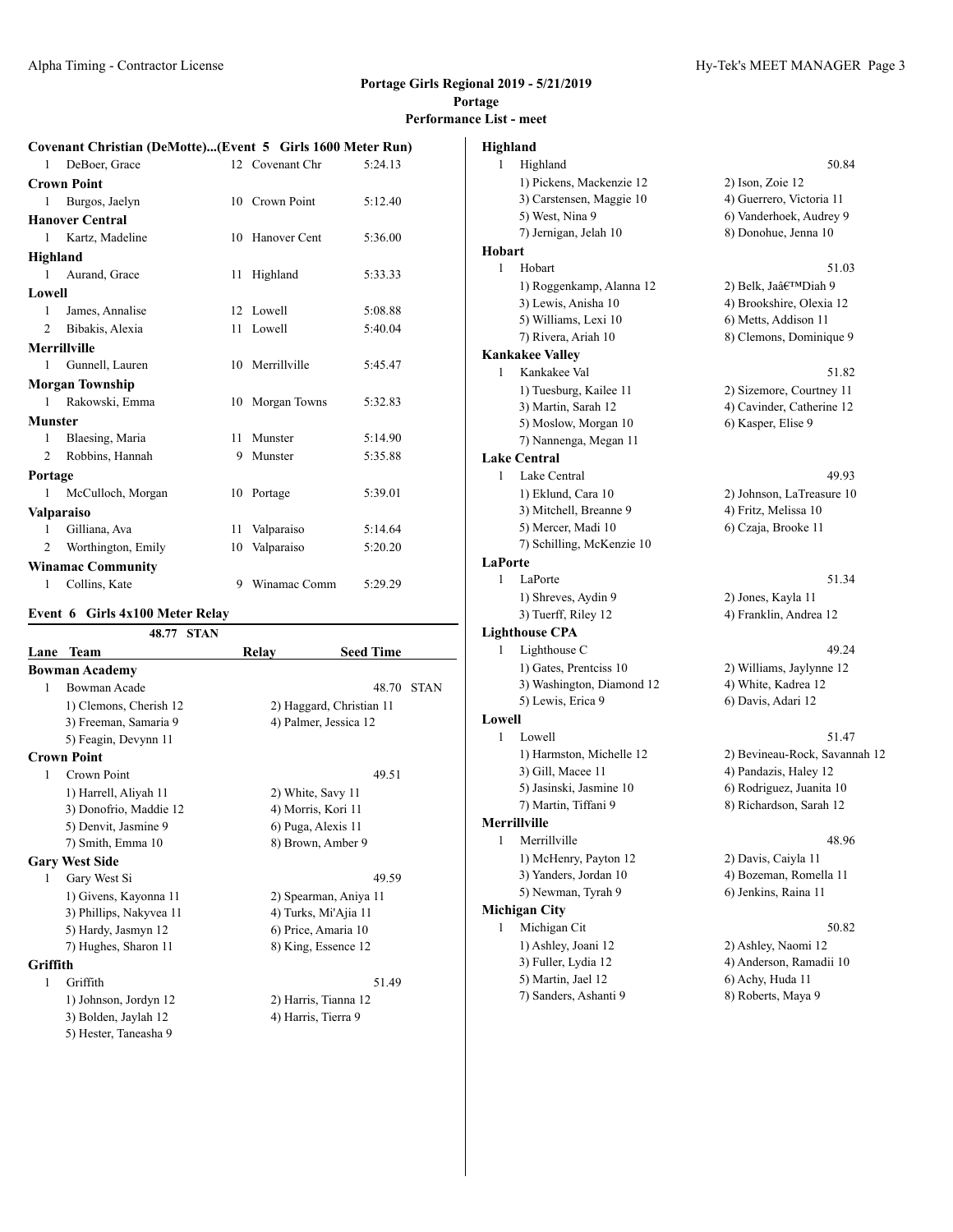| Morgan Township(Event 6 Girls 4x100 Meter Relay) |                             |
|--------------------------------------------------|-----------------------------|
| Morgan Towns<br>1                                | 52.52                       |
| 1) Havlin, Kylee 11                              | 2) O'Brien, Emma 10         |
| 3) Goerl, Lauren 9                               | 4) Rastovski, Emily 10      |
| 5) Ogiego, Jordan 9                              | 6) Deporter, Ella 9         |
| 7) White, Olivia 11                              |                             |
| <b>North Judson-San Pierre</b>                   |                             |
| North Judson<br>1                                | 51.34                       |
| 1) Hillers, Abigaile 12                          | 2) Kraus, Allison 11        |
| 3) Rossa, Kayla 12                               | 4) Kraus, Chloe 9           |
| 5) Miramontes Perez, Kim 11                      | 6) Berkshire, Breanne 11    |
| <b>Portage</b>                                   |                             |
| 1<br>Portage                                     | 50.84                       |
| 1) Combs, Tyjae 12                               | 2) Hood, Jada 12            |
| 3) Goldsby, Jakeyiah 9                           | 4) Harrop-Haywood, Nakara 9 |
| 5) Lowe, Jaedyn 10                               | 6) Spoor, Valerie 11        |

# 7) Huley, Jade 9

#### **Event 7 Girls 400 Meter Dash**

|                   |                            | 57.38 STAN |    |                     |                  |             |
|-------------------|----------------------------|------------|----|---------------------|------------------|-------------|
|                   | Lane Name                  |            |    | Yr School           | <b>Seed Time</b> |             |
| <b>Chesterton</b> |                            |            |    |                     |                  |             |
| 1                 | Dunn, Camryn               |            |    | 9 Chesterton        | 59.82            |             |
| 2                 | Smith, Isabella            |            |    | 9 Chesterton        | 1:02.21          |             |
|                   | <b>Crown Point</b>         |            |    |                     |                  |             |
| 1                 | Russin, Maddie             |            | 11 | Crown Point         | 58.33            |             |
| 2                 | Harrison, Erin             |            |    | 10 Crown Point      | 1:00.65          |             |
|                   | <b>Gary West Side</b>      |            |    |                     |                  |             |
| 1                 | Hughes, Sharon             |            | 11 | Gary West Si        | 1:01.32          |             |
|                   | <b>Hammond Morton</b>      |            |    |                     |                  |             |
| 1                 | Clopton, Aaliyah           |            | 12 | <b>Hammond Mort</b> | 58.72            |             |
| Hobart            |                            |            |    |                     |                  |             |
| 1                 | Clemons, Dominique         |            | 9  | Hobart              | 1:00.07          |             |
|                   | <b>Kankakee Valley</b>     |            |    |                     |                  |             |
| 1                 | Schoonveld, Taylor         |            | 9  | Kankakee Val        | 1:01.43          |             |
| Kouts             |                            |            |    |                     |                  |             |
| 1                 | Benefield, Audrey          |            | 11 | Kouts               | 1:02.60          |             |
|                   | <b>Lake Central</b>        |            |    |                     |                  |             |
| 1                 | Martisek, Abby             |            |    | 10 Lake Central     | 1:01.66          |             |
|                   | <b>Lighthouse CPA</b>      |            |    |                     |                  |             |
| 1                 | Davis, Adari               |            | 12 | Lighthouse C        | 1:00.86          |             |
|                   | <b>Morgan Township</b>     |            |    |                     |                  |             |
| 1                 | Good, Sydney               |            | 10 | Morgan Towns        | 1:02.26          |             |
| Munster           |                            |            |    |                     |                  |             |
| 1                 | Brown, Imani               |            | 11 | Munster             | 1:01.67          |             |
| <b>Valparaiso</b> |                            |            |    |                     |                  |             |
| 1                 | Grisafi, Isabella          |            | 10 | Valparaiso          | 1:01.71          |             |
|                   | <b>Washington Township</b> |            |    |                     |                  |             |
| 1                 | Martinez, Olivia           |            | 9  | Washington T        | 1:02.15          |             |
| Wheeler           |                            |            |    |                     |                  |             |
| 1                 | Turner, Amaya              |            |    | 10 Wheeler          | 57.01            | <b>STAN</b> |
|                   |                            |            |    |                     |                  |             |

# **Event 8 Girls 300 Meter Hurdles**

|                     |                             | 45.32 STAN |    |                 |                  |
|---------------------|-----------------------------|------------|----|-----------------|------------------|
|                     | Lane Name                   |            |    | Yr School       | <b>Seed Time</b> |
| Andrean             |                             |            |    |                 |                  |
| 1                   | Hudson, Jordenne            |            |    | 12 Andrean      | 45.93            |
|                     | <b>Bowman Academy</b>       |            |    |                 |                  |
| 1                   | Haggard, Christian          |            |    | 11 Bowman Acade | 47.60            |
| <b>Chesterton</b>   |                             |            |    |                 |                  |
| 1                   | Moore, Haley                |            |    | 12 Chesterton   | 48.61            |
|                     | <b>East Chicago Central</b> |            |    |                 |                  |
| 1                   | Jones, Rmonie               |            | 11 | East Chicago    | 47.29            |
| Griffith            |                             |            |    |                 |                  |
| 1                   | Edwards, Lacy               |            | 9  | Griffith        | 50.16            |
| Highland            |                             |            |    |                 |                  |
| 1                   | Pickens, Mackenzie          |            |    | 12 Highland     | 49.82            |
| Hobart              |                             |            |    |                 |                  |
| 1                   | Metts, Addison              |            | 11 | Hobart          | 49.41            |
|                     | <b>Kankakee Valley</b>      |            |    |                 |                  |
| 1                   | Sizemore, Courtney          |            | 11 | Kankakee Val    | 48.68            |
| $\overline{2}$      | Nannenga, Megan             |            | 11 | Kankakee Val    | 50.15            |
| LaPorte             |                             |            |    |                 |                  |
| 1                   | Tuerff, Riley               |            |    | 12 LaPorte      | 45.89            |
|                     | <b>Lighthouse CPA</b>       |            |    |                 |                  |
| 1                   | Williams, Jaylynne          |            |    | 12 Lighthouse C | 46.70            |
| Lowell              |                             |            |    |                 |                  |
| 1                   | Richardson, Sarah           |            |    | 12 Lowell       | 48.57            |
| <b>Merrillville</b> |                             |            |    |                 |                  |
| 1                   | Yanders, Jordan             |            |    | 10 Merrillville | 45.94            |
|                     | <b>Rensselaer Central</b>   |            |    |                 |                  |
| 1                   | Mcadow, Darian              |            |    | 11 Rensselaer C | 49.10            |
| <b>Valparaiso</b>   |                             |            |    |                 |                  |
| 1                   | Harvey, Precious            |            |    | 10 Valparaiso   | 49.82            |
|                     | <b>Winamac Community</b>    |            |    |                 |                  |
| 1                   | Sanders, Hailey             |            | 11 | Winamac Comm    | 49.35            |
|                     | Event 9 Girls 800 Meter Run |            |    |                 |                  |

# **2:16.24 STAN**

|   | 2.IV.24<br>$51$ $A1$                |     |                    |                  |  |
|---|-------------------------------------|-----|--------------------|------------------|--|
|   | Lane Name                           |     | Yr School          | <b>Seed Time</b> |  |
|   | <b>Boone Grove</b>                  |     |                    |                  |  |
| 1 | Palmer, McKenna                     | 11  | <b>Boone Grove</b> | 2:30.07          |  |
|   | <b>Chesterton</b>                   |     |                    |                  |  |
| 1 | Craycraft, Ashley                   | 11. | Chesterton         | 2:22.14          |  |
| 2 | Clancy, Frances                     | 10  | Chesterton         | 2:28.11          |  |
|   | <b>Covenant Christian (DeMotte)</b> |     |                    |                  |  |
| 1 | DeBoer, Grace                       |     | 12 Covenant Chr    | 2:23.47          |  |
|   | <b>Crown Point</b>                  |     |                    |                  |  |
| 1 | Russin, Maddie                      |     | 11 Crown Point     | $2:16.22$ STAN   |  |
| 2 | Nowaczyk, Layla                     | 9   | Crown Point        | 2:32.15          |  |
|   | <b>Gary West Side</b>               |     |                    |                  |  |
|   | Burton, Hannah                      | 11  | Gary West Si       | 2:37.37          |  |
|   |                                     |     |                    |                  |  |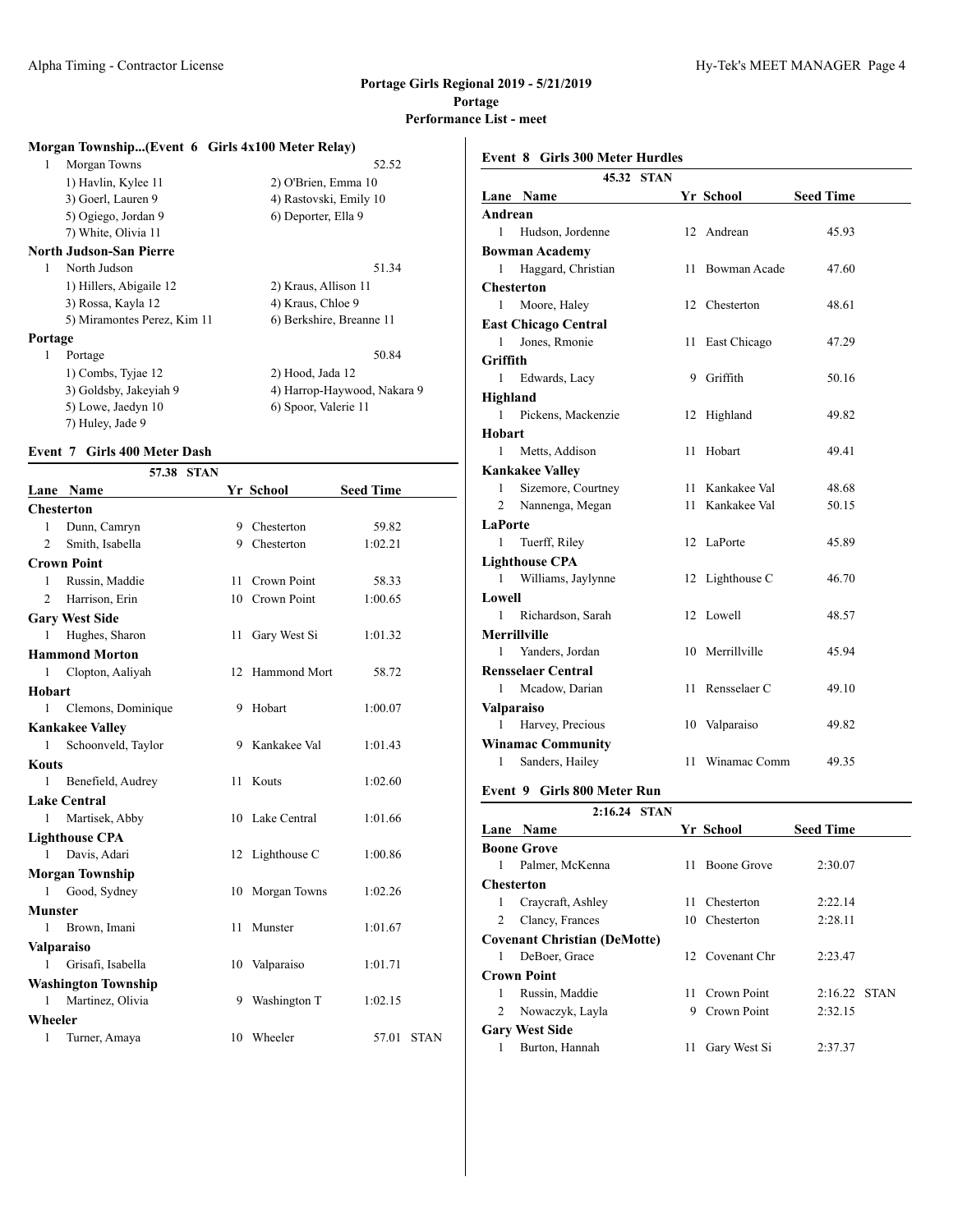### **Hammond Morton...(Event 9 Girls 800 Meter Run)**

|              | $\frac{1}{2}$          |    |                 |         |
|--------------|------------------------|----|-----------------|---------|
| $\mathbf{1}$ | Clopton, Aaliyah       |    | 12 Hammond Mort | 2:30.88 |
| Highland     |                        |    |                 |         |
| 1            | Markus, Catheryn       | 9. | Highland        | 2:34.49 |
|              | <b>Kankakee Valley</b> |    |                 |         |
|              | 1 Cavinder, Catherine  |    | 12 Kankakee Val | 2:23.55 |
|              | <b>Lake Central</b>    |    |                 |         |
| $1 \quad$    | Zubeck, Lillian        |    | 11 Lake Central | 2:23.11 |
| LaPorte      |                        |    |                 |         |
| $1 \quad$    | Steele, Ariana         |    | 10 LaPorte      | 2:24.45 |
| Lowell       |                        |    |                 |         |
| 1            | James, Karina          | 9  | Lowell          | 2:20.21 |
| $2^{\circ}$  | James, Annalise        |    | 12 Lowell       | 2:21.48 |
|              | <b>New Prairie</b>     |    |                 |         |
| $\mathbf{1}$ | Metzger, Callie        |    | 12 New Prairie  | 2:28.04 |
| Wheeler      |                        |    |                 |         |
| 1            | Hellwege, Emma         | 9  | Wheeler         | 2:22.51 |
|              |                        |    |                 |         |

#### **Event 10 Girls 3200 Meter Run**

|                   | 10:51.56 STAN                      |    |              |                  |
|-------------------|------------------------------------|----|--------------|------------------|
|                   | Lane Name                          |    | Yr School    | <b>Seed Time</b> |
| Andrean           |                                    |    |              |                  |
| 1                 | Greiner, Lilli                     | 11 | Andrean      | 12:16.55         |
|                   | <b>Boone Grove</b>                 |    |              |                  |
| 1                 | Flesvig, Kyra                      | 9  | Boone Grove  | 12:26.62         |
|                   | <b>Chesterton</b>                  |    |              |                  |
| 1                 | Ranta, Bailey                      | 9  | Chesterton   | 11:38.57         |
|                   | <b>Crown Point</b>                 |    |              |                  |
| 1                 | Burgos, Jaelyn                     | 10 | Crown Point  | 11:38.21         |
| Highland          |                                    |    |              |                  |
| 1                 | Aurand, Grace                      | 11 | Highland     | 12:21.52         |
| Hobart            |                                    |    |              |                  |
| 1                 | Belk, Sydney                       | 9  | Hobart       | 12:16.82         |
| Lowell            |                                    |    |              |                  |
| 1                 | James, Karina                      | 9  | Lowell       | 11:34.99         |
| $\overline{c}$    | Boyer, Jordyn                      | 12 | Lowell       | 11:37.35         |
|                   | <b>Morgan Township</b>             |    |              |                  |
| 1                 | Teitge, Megan                      | 12 | Morgan Towns | 12:35.95         |
| <b>Munster</b>    |                                    |    |              |                  |
| 1                 | Blaesing, Maria                    | 11 | Munster      | 12:03.30         |
| 2                 | Robbins, Hannah                    | 9  | Munster      | 12:46.39         |
|                   | <b>Rensselaer Central</b>          |    |              |                  |
| 1                 | Maienbrook, Amzie                  | 9  | Rensselaer C | 12:43.84         |
|                   | <b>South Central (Union Mills)</b> |    |              |                  |
| $\mathbf{1}$      | Young Brust, Adelaide              | 10 | South Centra | 12:06.86         |
| <b>Valparaiso</b> |                                    |    |              |                  |
| 1                 | Gilliana, Ava                      | 11 | Valparaiso   | 11:36.00         |
| 2                 | Worthington, Sarah                 | 10 | Valparaiso   | 11:58.79         |
| Wheeler           |                                    |    |              |                  |
| 1                 | Orosz, Hailey                      | 10 | Wheeler      | 11:37.08         |

|        | Event 11<br>Girls 4x400 Meter Relay |       |                           |
|--------|-------------------------------------|-------|---------------------------|
|        | 3:57.25<br><b>STAN</b>              |       |                           |
|        | Lane Team                           | Relay | <b>Seed Time</b>          |
|        | <b>Chesterton</b>                   |       |                           |
| 1      | Chesterton                          |       | 4:06.16                   |
|        | 1) Connors, Bri 9                   |       | 2) Smith, Isabella 9      |
|        | 3) Craycraft, Ashley 11             |       | 4) Moore, Haley 12        |
|        | 5) Gentry, Bree 9                   |       | 6) Raffin, Sophia 10      |
|        | 7) Tumidalsky, Alexa 12             |       | 8) Dunn, Camryn 9         |
|        | <b>Crown Point</b>                  |       |                           |
| 1      | Crown Point                         |       | 4:04.83                   |
|        | 1) Macintyre, Kirsten 12            |       | 2) Harrison, Erin 10      |
|        | 3) Bahr, Emma 9                     |       | 4) Russin, Maddie 11      |
|        | 5) Kiger, Rhena 9                   |       |                           |
|        | <b>Gary West Side</b>               |       |                           |
| 1      | Gary West Si                        |       | 4:12.12                   |
|        | 1) Hughes, Sharon 11                |       | 2) Phillips, Nakyvea 11   |
|        | 3) Burton, Hannah 11                |       | 4) Turks, Mi'Ajia 11      |
|        | 5) Spearman, Aniya 11               |       | 6) Barrett, Athlia 10     |
|        | 7) Burton, Sarah 9                  |       | 8) Givens, Kayonna 11     |
|        | <b>Hammond Morton</b>               |       |                           |
| 1      | Hammond Mort                        |       | 4:18.41                   |
|        | 1) Coleman, Aqila 11                |       | 2) Brignac, Breanna 11    |
|        | 3) Salhus, Kiarra 10                |       | 4) Clopton, Aaliyah 12    |
|        | 5) Durant, Brezhan 12               |       | 6) Stevens, Ce'etter 11   |
|        | 7) Collins, Lynnae 12               |       |                           |
|        | <b>Hanover Central</b>              |       |                           |
| 1      | Hanover Cent                        |       | 4:24.61                   |
|        | 1) Victor, Maddy 10                 |       | 2) Huyser, Kaylee 12      |
|        | 3) Siems, Sabrina 9                 |       | 4) Butler, Malia 9        |
|        | 5) Mueller, Allison 11              |       | 6) Connor, Ellen 12       |
|        | 7) Govert, Nevaeh 10                |       |                           |
| Hobart |                                     |       |                           |
| 1      | Hobart                              |       | 4:12.08                   |
|        | 1) Lewis, Anisha 10                 |       | 2) Clemons, Dominique 9   |
|        | 3) Metts, Addison 11                |       | 4) Brookshire, Olexia 12  |
|        | 5) Haluska, Abigale 11              |       | 6) Roggenkamp, Alanna 12  |
|        | 7) Belk, Ja'Diah 9                  |       | 8) Romeo, Lauren 11       |
|        | <b>Kankakee Valley</b>              |       |                           |
| 1      | Kankakee Val                        |       | 4:20.81                   |
|        | 1) Kasper, Elise 9                  |       | 2) Nannenga, Megan 11     |
|        | 3) Martin, Sarah 12                 |       | 4) Cavinder, Catherine 12 |
|        | 5) Martin, Samantha 11              |       | 6) Wilson, Emilee 9       |
| Kouts  |                                     |       |                           |
| 1      | Kouts                               |       | 4:22.36                   |
|        | 1) Benefield, Rebecca 9             |       | 2) Bagnall, Elyse 9       |
|        | 3) Miller, Kendrah 9                |       | 4) Benefield, Audrey 11   |
|        | 5) Cadwell, Madi 10                 |       | 6) Robertson, Gabrielle 9 |
|        | 7) Sternberg, Kennedi 11            |       | 8) Miller, Ashly 11       |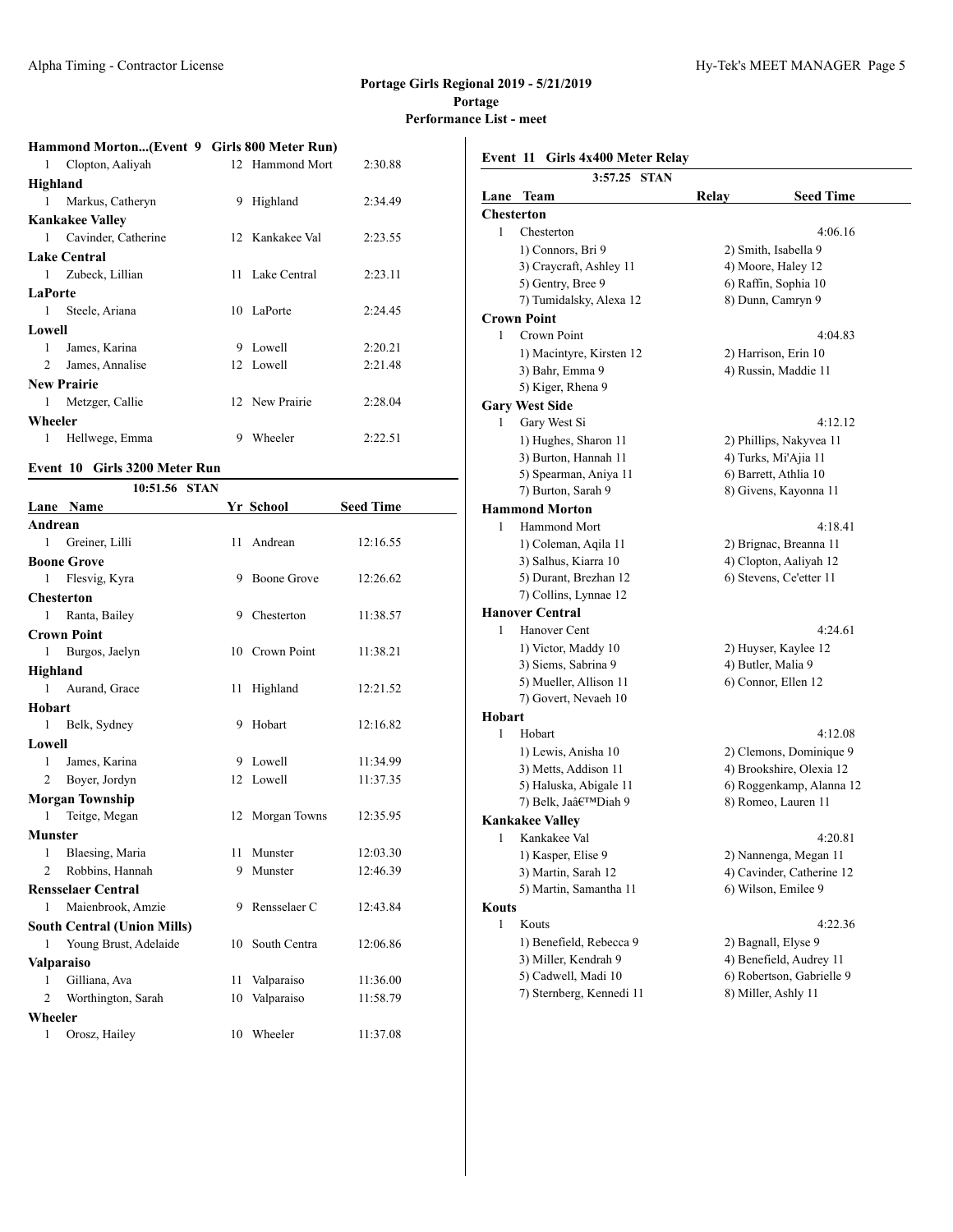#### Alpha Timing - Contractor License https://www.industrial.com/industrial/second-contractor License 6 Alpha Timing - Contractor License 6 Alpha Timing - Contractor License 6 Alpha Timing - Contractor License 6 Alpha Timing -

#### **Portage Girls Regional 2019 - 5/21/2019 Portage Performance List - meet**

#### **Lake Central...(Event 11 Girls 4x400 Meter Relay)**

1 Lake Central 4:10.03 1) Long, Meghan 12 2) Zubeck, Lillian 11 3) Martisek, Abby 10 4) Fritz, Melissa 10 5) Schilling, Gwen 9 6) Knestrict, Riley 10 7) Schilling, McKenzie 10 8) Kulacz, Krista 9 **Lighthouse CPA** 1 Lighthouse C 4:12.21 1) Davis, Adari 12 2) White, Kadrea 12 3) Washington, Diamond 12 4) Williams, Jaylynne 12 5) Lewis, Erica 9 6) Gates, Prentciss 10 **Merrillville** 1 Merrillville 4:11.22 1) Bozeman, Romella 11 2) Davis, Caiyla 11

# 3) Beasley, Shamiya 11 4) Yanders, Jordan 10 5) Newman, Tyrah 9 6) Gunnell, Michelle 11 7) Scott, Makayla 12

#### **Morgan Township**

1 Morgan Towns 4:17.22 1) White, Olivia 11 2) Good, Sydney 10 3) Rakowski, Emma 10 4) O'Brien, Emma 10 5) Whitaker, Shelby 10 6) Duzan, Kiersten 12 7) Lemmons, Klaire 9 8) Schnick, Makenna 10

## **Munster**

1 Munster 4:14.57 1) Gonzales, Erin 12 2) Foley, Alice 10 3) Kekelik, Carson 10 4) Brown, Imani 11 5) Mongerie, Aleena 10 6) Robbins, Hannah 9 7) Bohling, Brisa 12 8) Stooksbury, Audrey 12 **North Judson-San Pierre**

1 North Judson 4:21.46 1) Hillers, Abigaile 12 2) Rossa, Kayla 12 3) Kraus, Allison 11 4) Kraus, Chloe 9 5) Berkshire, Breanne 11 6) Miramontes Perez, Kim 11 7) Reimbold, Macy 12

#### **Portage**

- 1 Portage 4:23.26 1) Combs, Tyjae 12 2) Elizondo, Madison 10 3) Goldsby, Jakeyiah 9 4) Borom, Genesis 9 5) Hood, Jada 12 6) Huley, Jade 9 7) Prado, America 9 8) Spoor, Valerie 11 **Valparaiso** 1 Valparaiso 4:07.85
	- 1) Grisafi, Isabella 10 2) Tsagris, Anastasia 11 3) Jaime, Sophia 9 4) Cummins, Skyler 10 5) Wagner, Ella 9 6) Driver, Zoe 9 7) Catchur, Morgan 10 8) Gilliana, Ava 11

### **Event 12 Girls Long Jump**

|     | 17-08.25 STAN         |                 |                  |
|-----|-----------------------|-----------------|------------------|
| Pos | <b>Name</b>           | Yr School       | <b>Seed Mark</b> |
|     | <b>Bowman Academy</b> |                 |                  |
|     | Palmer, Jessica       | 12 Bowman Acade | 16-01.00         |

| Calumet        |                                     |    |                 |            |             |
|----------------|-------------------------------------|----|-----------------|------------|-------------|
| 1              | Reed, Jai                           |    | 11 Calumet      | 17-04.75   |             |
|                | <b>Chesterton</b>                   |    |                 |            |             |
| 1              | Geiser, Hannah                      |    | 10 Chesterton   | 16-06.00   |             |
|                | <b>Covenant Christian (DeMotte)</b> |    |                 |            |             |
| 1              | Holmes, Desiree                     |    | 10 Covenant Chr | 16-07.50   |             |
|                | <b>Hanover Central</b>              |    |                 |            |             |
| 1              | Butler, Malia                       | 9  | Hanover Cent    | $16-01.00$ |             |
| Highland       |                                     |    |                 |            |             |
| 1              | Guerrero, Victoria                  | 11 | Highland        | 17-04.75   |             |
|                | <b>Lake Central</b>                 |    |                 |            |             |
| 1              | Johnson, LaTreasure                 |    | 10 Lake Central | 17-10.50   | <b>STAN</b> |
| 2              | Long, Meghan                        |    | 12 Lake Central | 16-01.25   |             |
| LaPorte        |                                     |    |                 |            |             |
| 1              | Jones, Kayla                        | 11 | LaPorte         | 16-04.25   |             |
|                | <b>Merrillville</b>                 |    |                 |            |             |
| $\mathbf{1}$   | McHenry, Payton                     |    | 12 Merrillville | 16-07.50   |             |
|                | <b>Michigan City</b>                |    |                 |            |             |
| 1              | Ashley, Naomi                       |    | 12 Michigan Cit | 16-08.00   |             |
| 2              | Ashley, Joani                       | 12 | Michigan Cit    | 16-05.75   |             |
| <b>Munster</b> |                                     |    |                 |            |             |
| 1              | Lakomek, Madison                    |    | 12 Munster      | 16-07.00   |             |
| $\overline{c}$ | Kekelik, Carson                     |    | 10 Munster      | 16-05.00   |             |
|                | <b>Rensselaer Central</b>           |    |                 |            |             |
| 1              | Healey, Alexis                      |    | 11 Rensselaer C | 16-03.00   |             |
|                | <b>Valparaiso</b>                   |    |                 |            |             |
| 1              | Fields, Joanna                      |    | 9 Valparaiso    | 16-07.25   |             |
|                | <b>Winamac Community</b>            |    |                 |            |             |
| 1              | Sanders, Hailey                     | 11 | Winamac Comm    | 16-00.50   |             |
|                |                                     |    |                 |            |             |

#### **Event 13 Girls High Jump**

|                | $5-04.50$<br><b>STAN</b>            |    |                     |                  |
|----------------|-------------------------------------|----|---------------------|------------------|
| Pos            | Name                                |    | Yr School           | <b>Seed Mark</b> |
|                | <b>Boone Grove</b>                  |    |                     |                  |
| 1              | Corman, Kylee                       | 11 | Boone Grove         | 4-10.00          |
|                | <b>Bowman Academy</b>               |    |                     |                  |
| 1              | Staples, Chana                      | 9  | Bowman Acade        | 4-08.00          |
|                | <b>Covenant Christian (DeMotte)</b> |    |                     |                  |
| 1              | Orsburn, Emma                       | 9  | Covenant Chr        | 4-08.00          |
|                | <b>Crown Point</b>                  |    |                     |                  |
| 1              | Hennessey, Allyssa                  |    | 12 Crown Point      | 5-02.00          |
| $\overline{2}$ | Neal, Makayla                       | 9  | Crown Point         | 4-10.00          |
|                | <b>Hammond</b>                      |    |                     |                  |
| 1              | Brooks, Stormy                      | 9  | Hammond             | 4-08.00          |
|                | <b>Hammond Bishop Noll</b>          |    |                     |                  |
| 1              | Harris, Eris                        | 12 | Hammond Bish        | 5-03.00          |
|                | <b>Hammond Morton</b>               |    |                     |                  |
| 1              | Stevens, Ce'etter                   | 11 | <b>Hammond Mort</b> | 4-08.00          |
| Highland       |                                     |    |                     |                  |
| 1              | Vanderhoek, Audrey                  | 9  | Highland            | 4-10.00          |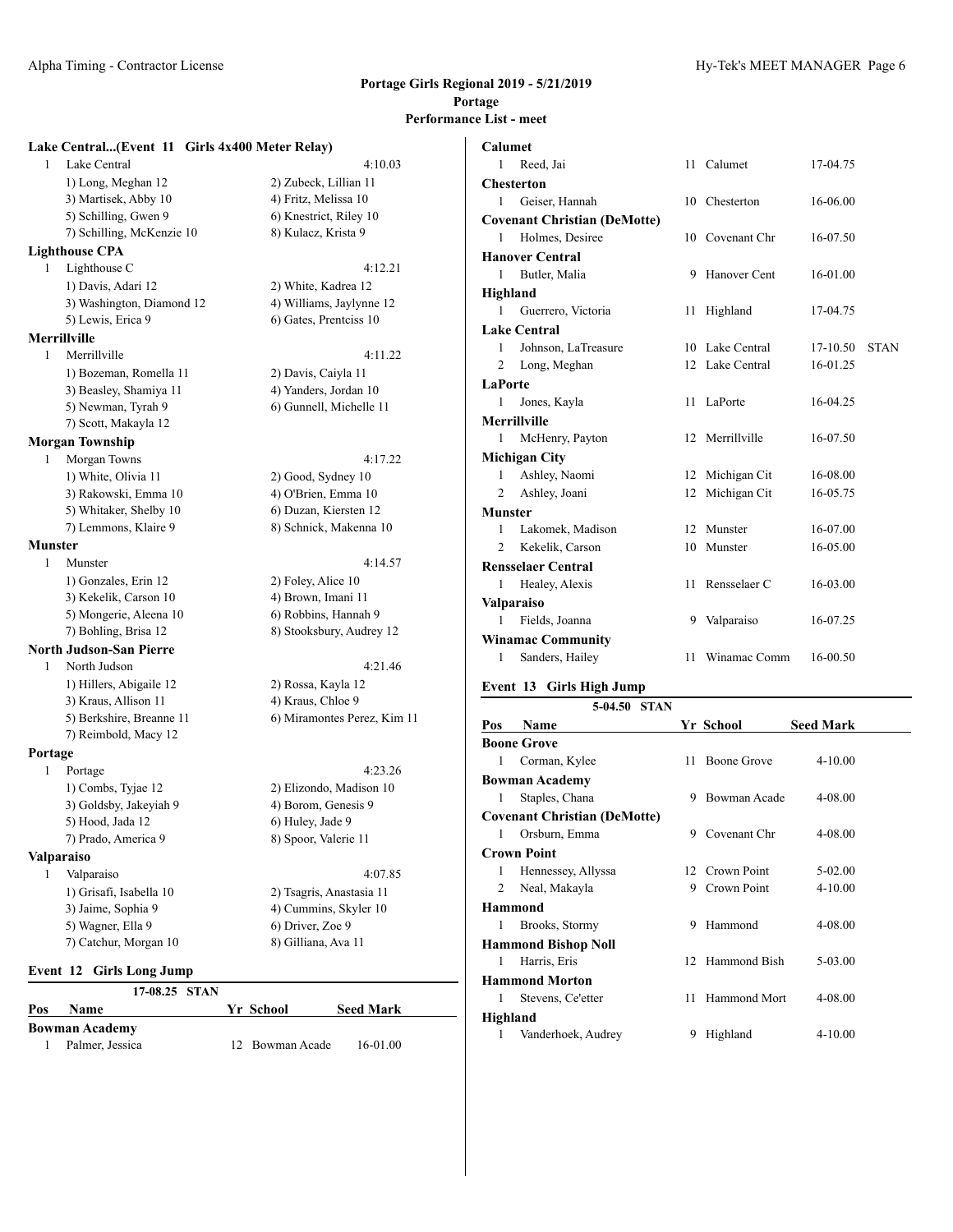# **Lake Central**

|                | Kankakee Valley(Event 13 Girls High Jump) |    |                 |             |
|----------------|-------------------------------------------|----|-----------------|-------------|
| 1              | Schoonveld, Taylor                        |    | 9 Kankakee Val  | 5-04.00     |
| <b>Kouts</b>   |                                           |    |                 |             |
| 1              | Miller, Kendrah                           | 9  | Kouts           | $4 - 10.00$ |
| Lacrosse       |                                           |    |                 |             |
| 1              | Wozniak, Morgan                           | 11 | Lacrosse        | 4-08.00     |
|                | <b>Lake Central</b>                       |    |                 |             |
| 1              | Delgado, Carolyn                          |    | 12 Lake Central | 4-08.00     |
| LaPorte        |                                           |    |                 |             |
| $\mathbf{1}$   | Thorpe, Brianna                           | 10 | LaPorte         | 4-08.00     |
| Lowell         |                                           |    |                 |             |
| 1              | Richardson, Sarah                         |    | 12 Lowell       | 4-08.00     |
| 2              | Green, Zea                                |    | 11 Lowell       | 4-08.00     |
|                | <b>Merrillville</b>                       |    |                 |             |
| 1              | Royster, Chyna                            |    | 11 Merrillville | $4 - 10.00$ |
|                | <b>Morgan Township</b>                    |    |                 |             |
| 1              | Rastovski, Emily                          |    | 10 Morgan Towns | 5-03.00     |
| Munster        |                                           |    |                 |             |
| 1              | Brown, Imani                              |    | 11 Munster      | 5-02.00     |
| $\overline{c}$ | Bailey, Zoie                              |    | 9 Munster       | 4-08.00     |
|                | <b>New Prairie</b>                        |    |                 |             |
| 1              | Dillon, Gemma                             |    | 10 New Prairie  | $4 - 10.00$ |
|                | North Judson-San Pierre                   |    |                 |             |
| 1              | Krzyzanowski, Megan                       | 11 | North Judson    | 4-08.00     |
|                | North Newton                              |    |                 |             |
| 1              | Stevens, Gracie                           |    | 10 North Newton | 4-08.00     |
| Portage        |                                           |    |                 |             |
| 1              | Butz, Gina                                | 10 | Portage         | 5-02.00     |
|                | <b>Rensselaer Central</b>                 |    |                 |             |
| 1              | Manns, Ariel                              |    | 9 Rensselaer C  | $4 - 10.00$ |
| $\overline{c}$ | Tiede-Souza, Kaylee                       |    | 9 Rensselaer C  | 4-08.00     |
|                | <b>River Forest</b>                       |    |                 |             |
| 1              | Thompson, Amber                           |    | 9 River Forest  | 4-08.00     |
|                | Valparaiso                                |    |                 |             |
| 1              | Pastoret, Kathryn                         |    | 10 Valparaiso   | $4 - 10.00$ |
| $\overline{c}$ | Lopez, Hannah                             |    | 12 Valparaiso   | 4-08.00     |
|                | <b>Washington Township</b>                |    |                 |             |
| 1              | Horvath, Claire                           | 9  | Washington T    | 4-08.00     |
| Wheeler        |                                           |    |                 |             |
| 1              | Capellari, Anna                           | 9  | Wheeler         | 4-08.00     |
|                |                                           |    |                 |             |

## **Event 14 Girls Discus Throw**

|     |                        | 125-05 STAN |              |                  |  |
|-----|------------------------|-------------|--------------|------------------|--|
| Pos | Name                   |             | Yr School    | <b>Seed Mark</b> |  |
|     | <b>Chesterton</b>      |             |              |                  |  |
|     | Gerhardt, Victoria     | 11          | Chesterton   | 99-01            |  |
|     | Highland               |             |              |                  |  |
|     | Hinkel, Miyah          | 11          | Highland     | 97-07            |  |
|     | <b>Kankakee Valley</b> |             |              |                  |  |
|     | Groen, Sara            |             | Kankakee Val | 92-03.50         |  |

|                             | Lant Central                       |   |                 |           |             |
|-----------------------------|------------------------------------|---|-----------------|-----------|-------------|
| 1                           | Mularski, Allie                    |   | 11 Lake Central | 121-04    |             |
| 2                           | Schoonmaker, Sarah                 |   | 9 Lake Central  | 109-01    |             |
|                             | <b>Merrillville</b>                |   |                 |           |             |
| 1                           | Sams, Bionca                       |   | 12 Merrillville | 121-09    |             |
|                             | Michigan City                      |   |                 |           |             |
| 1                           | Briggs, Aaliyah                    |   | 11 Michigan Cit | 99-11     |             |
|                             | <b>Morgan Township</b>             |   |                 |           |             |
| 1                           | Bormet, Ella                       |   | 11 Morgan Towns | 116-02    |             |
| <b>Munster</b>              |                                    |   |                 |           |             |
| $\mathbf{1}$                | McComis, Ella                      |   | 12 Munster      | 112-03    |             |
| $\mathcal{D}_{\mathcal{L}}$ | Tumacder, Mia                      |   | 11 Munster      | $92 - 02$ |             |
|                             | <b>New Prairie</b>                 |   |                 |           |             |
| 1                           | Denton, Skylar                     |   | 11 New Prairie  | 105-04    |             |
| Portage                     |                                    |   |                 |           |             |
| 1                           | Hooper, Simone                     |   | 10 Portage      | $96-04$   |             |
|                             | <b>Rensselaer Central</b>          |   |                 |           |             |
| 1                           | Redlin, Hannah                     |   | 11 Rensselaer C | 136-11.50 | <b>STAN</b> |
|                             | <b>South Central (Union Mills)</b> |   |                 |           |             |
| 1                           | Parker, Alyssia                    |   | 10 South Centra | 96-07     |             |
|                             | <b>Valparaiso</b>                  |   |                 |           |             |
| 1                           | Rice, Ayla                         | 9 | Valparaiso      | 96-03     |             |
| Westville                   |                                    |   |                 |           |             |
| 1                           | Janas, Cassie                      |   | 12 Westville    | 108-00    |             |
|                             |                                    |   |                 |           |             |

#### **Event 15 Girls Shot Put**

|                | 40-08.50 STAN         |    |                 |                  |             |
|----------------|-----------------------|----|-----------------|------------------|-------------|
| Pos            | <b>Name</b>           |    | Yr School       | <b>Seed Mark</b> |             |
|                | <b>Chesterton</b>     |    |                 |                  |             |
| 1              | Davis, Madison        |    | 9 Chesterton    | 34-05.00         |             |
|                | <b>Gary West Side</b> |    |                 |                  |             |
| 1              | Fullilove, Ijahnae    |    | 10 Gary West Si | 32-03.00         |             |
| Griffith       |                       |    |                 |                  |             |
| 1              | Nelson, Jaecy         | 9  | Griffith        | 37-07.00         |             |
| Lacrosse       |                       |    |                 |                  |             |
| 1              | Garwood, Claire       |    | 11 Lacrosse     | 35-05.00         |             |
|                | <b>Lake Central</b>   |    |                 |                  |             |
| 1              | Ellis, Makeda         |    | 12 Lake Central | 43-02.50         | <b>STAN</b> |
| $\mathfrak{D}$ | Mularski, Allie       |    | 11 Lake Central | 36-03.50         |             |
| LaPorte        |                       |    |                 |                  |             |
| 1              | Boren, Keatyn         |    | 12 LaPorte      | 38-00.00         |             |
| Lowell         |                       |    |                 |                  |             |
| 1              | Greenholt, Tanner     |    | 11 Lowell       | 35-07.00         |             |
|                | <b>Merrillville</b>   |    |                 |                  |             |
| 1              | Sams, Leah            | 11 | Merrillville    | 34-00.50         |             |
| 2              | Sams, Bionca          | 12 | Merrillville    | 34-00.00         |             |
|                | Morgan Township       |    |                 |                  |             |
| 1              | Bormet, Ella          | 11 | Morgan Towns    | 38-10.00         |             |
| Munster        |                       |    |                 |                  |             |
| 1              | Clark, Mollie         | 11 | Munster         | 32-07.00         |             |
| $\overline{2}$ | McComis, Ella         | 12 | Munster         | 32-04.00         |             |